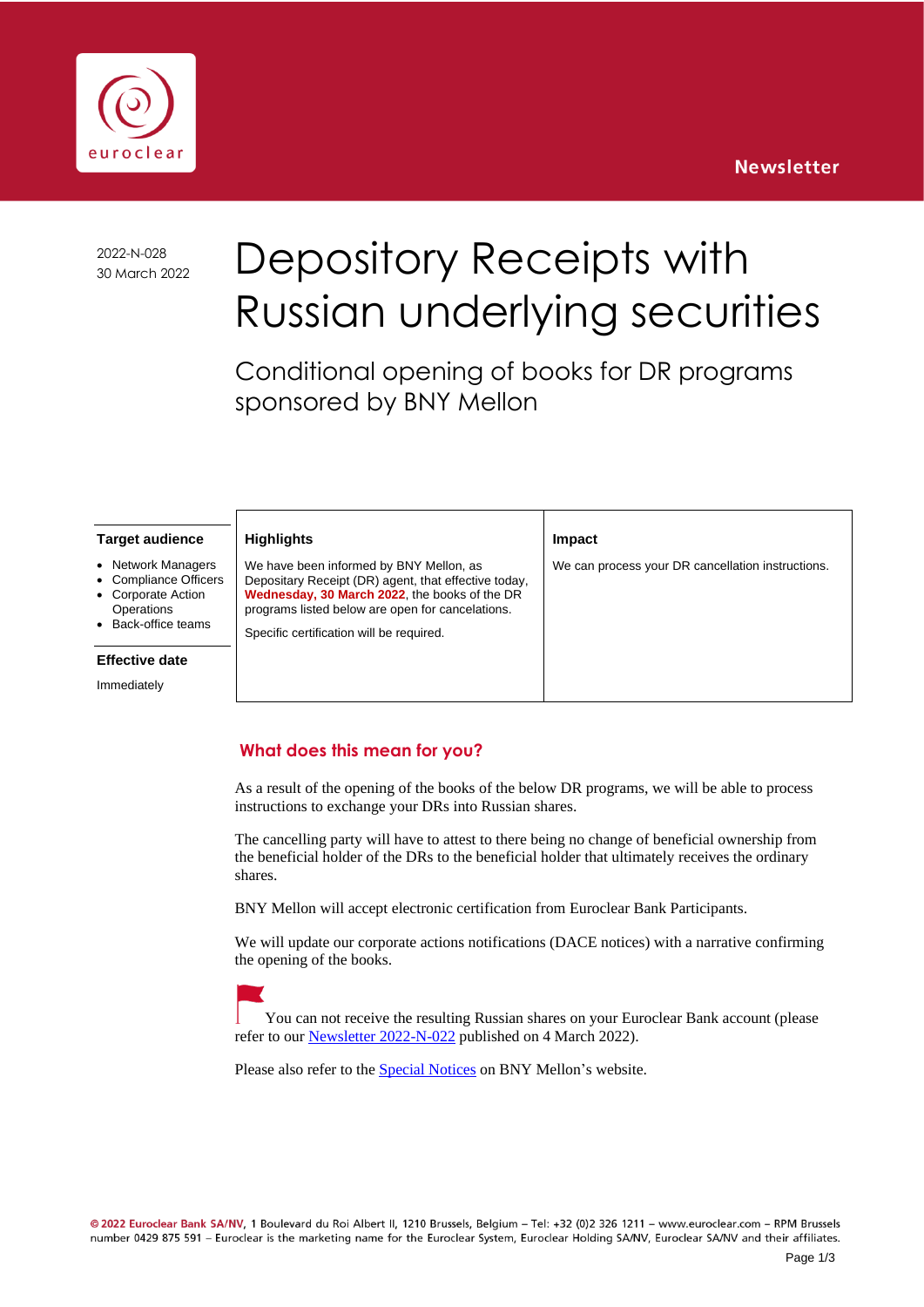

### **List of impacted DRs**

| <b>ISIN</b>  | <b>Security</b>                     |  |
|--------------|-------------------------------------|--|
| US0373763087 | MOSENERGO AO (SEC REG ADS)          |  |
| US61954Q1004 | MOSENERGO OAO                       |  |
| US61954Q2093 | MOSENERGO - OAO - REGS GDR          |  |
| US29268L1098 | PJSC ENEL RUSSIA REGS GDR           |  |
| US3133541025 | FEDERAL GRID COMPANY OF UNIFIE 144A |  |
| US3133542015 | FEDERAL GRID COMPANY OF UNIFIE REGS |  |
| US36829G1076 | <b>GAZPROM NEFT PJSC</b>            |  |
| US6698881090 | PAO NOVATEK REGS GDR                |  |
| US1641451042 | CHERKIZOVO GROUP JSC_144 A GDR      |  |
| US1641452032 | CHERKIZOVO GROUP JSC REG S GDR      |  |
| US3682872078 | PJSC GAZPROM ADR                    |  |
| US3682871088 | PJSC GAZPROM (144A AD               |  |
| US45835N1054 | INTER RAO, PAO - 144 A              |  |
| US45835N2045 | PJSC INTER RAO UES - GDR            |  |
| US55315J1025 | PJSC MMC NORILSK NICKEL - ADR       |  |
| US69338N1072 | PIK GROUP 144A                      |  |
| US69338N2062 | PIK-MOSKVA REGS                     |  |
| US73181P1021 | PJSC POLYUS ADR                     |  |
| US73181M1099 | POLYUS PJSC - GDR 144 A             |  |
| US73181M1172 | POLYUS PJSC - GDR REG S             |  |
| US69343X1081 | ROSSETI PJSC 144A                   |  |
| US69343X2071 | PJSC ROSSETI                        |  |
| US7416251079 | PRIMORSKY SHIPPING CO               |  |
| US7821834048 | PJSC RUSHYDRO ADR                   |  |
| US7821835037 | PJSC RUSHYDRO ADR 144A              |  |
| US8688612048 | SURGUTNEFTEGAS PJSC - SEC REC ADR   |  |
| US8688611057 | SURGUTNEFTEGAS PJSC - ADR           |  |